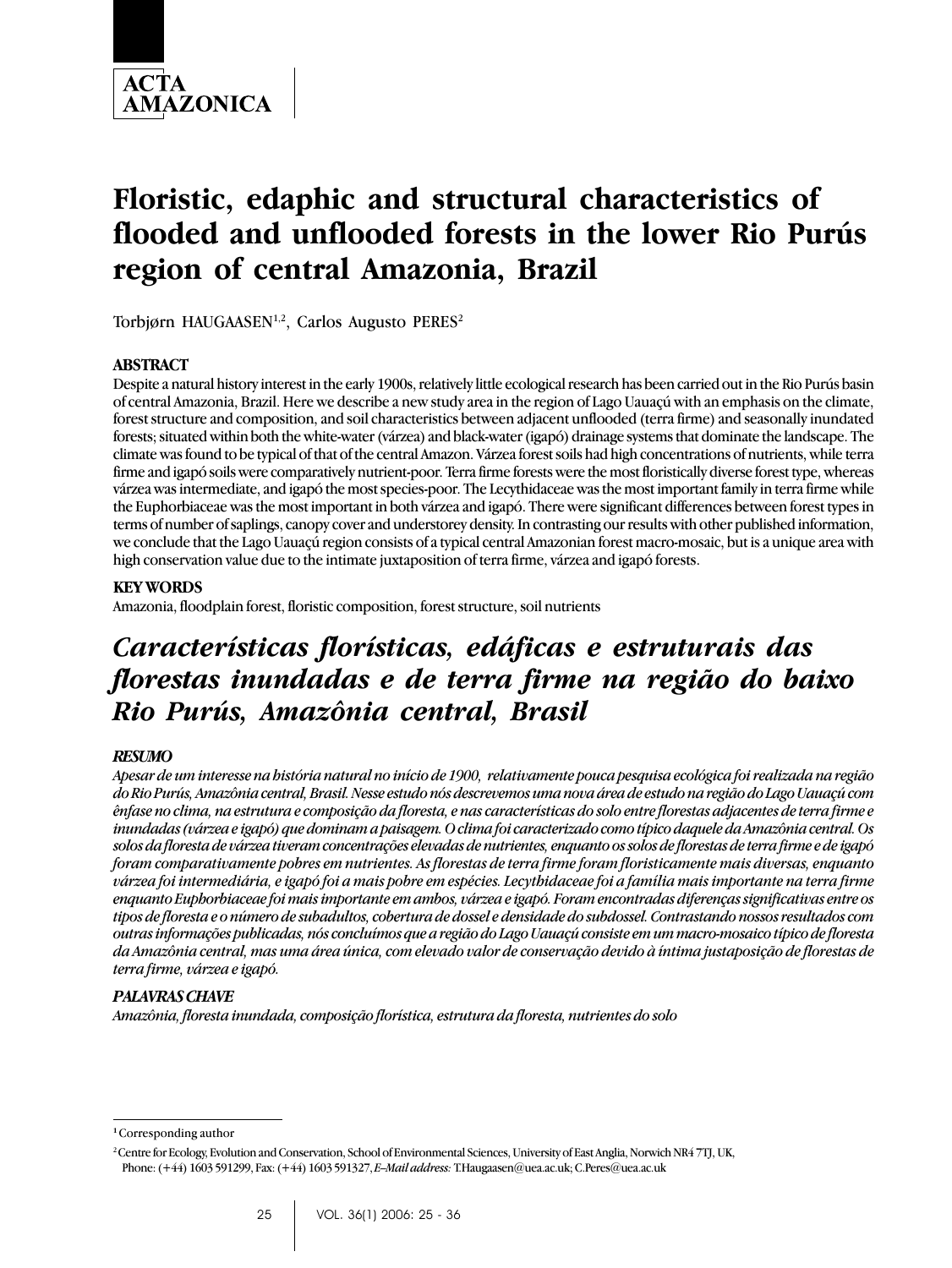

## INTRODUCTION

Rio Purús is a white-water tributary joining the Rio Solimões from the south, with its headwaters arising in the pre-Andean slopes of Peru. The Purús catchment covers approximately 375,000 km², and is the sixth largest tributary drainage area in the Amazon basin (Goulding *et al*. 2003). Due to its meandering nature, the river is extremely long (approximately 3,200 km) and sustains approximately  $40,\!000$  km $^2$  of floodplain forest. This is more than any other tributary of the Amazon River (Goulding *et al*. 2003). Erosion and sedimentation processes resulting from the kinetic energy of water discharge serve to create numerous channels, lakes and forest levees. The combination of lakes, unflooded and flooded forests and floating-meadows makes this a highly productive and diverse region. For example, the Rio Purús is the most important supplier of fish landings for the Manaus population (Bayley and Petrere, 1989) which is over 1.5 million strong. However, apart from William Chandless' seminal geographical expedition in the 1860s (Chandless, 1866) and Huber's pioneering naturalistic exploration and description of the tree communities in the Purús river region (Huber, 1906) little biological and conservation research has been carried out since (cf. Goulding *et al*. 2003). The purpose of this paper is to introduce an entirely new study site in the lower Purús region of central Brazilian Amazonia and describe and contrast the forest structure, floristic and soil characteristics of the unflooded and flooded forest landscape which dominates the area.

#### Study area

This study was conducted from August 2000 to November 2003 at Lago Uauaçú which is located in the lower Rio Purús region (04°20' S, 62°28' W) of central-western Brazilian Amazonia, about 350 km southwest of Manaus (Figure 1). Lago Uauaçú recently became the north-western boundary of the newly decreed Piagaçú-Purús Sustainable Development Reserve (see below) and parts of the study area lie within the reserve boundary (de Deus *et al*. 2003). Despite its proximity to the Rio Purús/Solimões juncture, this region remains relatively undisturbed and incorporates a large interdigitated mosaic of unflooded (terra firme) and flooded forests inundated by white-water (várzea) and black-water (igapó) on a seasonal basis for as long as 6 months of the year.

Lago Uauaçú itself is a pristine, 32 km long crescent-shaped black-water lake fed entirely by rainfall collected in an internal catchment consisting primarily of terra firme forest, with seasonally flooded igapó forest occurring along the lake margins and along the banks of perennial streams. The study area also incorporates a large confluence of floodplain forests under the influence of both the Rio Solimões and Rio Purús (Figure 1). The hydrology of the landscape defines a geochemical mosaic across the study area, and is the primary mechanism to which this large-scale natural forest mosaic can be attributed. The area around Lago Uauaçú contains high levels of plant and

animal species richness reflecting its unique geographical context where várzea, igapó and terra firme forests come together. For example, due to the matrix of different adjacent habitat types the area harbours at least 12 sympatric primate species (Haugaasen and Peres, 2005a, b).

The study area is inhabited by 30 extractive caboclo (nontribal) households whose village lies next to the lake entrance to the east. The villagers rely primarily on the collection of Brazil nuts from natural stands of Brazil nut trees (*Bertholletia excelsa* Humboldt & Bonpland – Lecythidaceae) in addition to small-scale fishing and hunting for both subsistence and income. However, subsistence hunters in the study area are highly selective and are not targeting primates. Land cultivation in the study area is restricted to small slash-and-burn patches along the lake edge.

Population pressure from surrounding areas is low as the study area is 12 hours by motorised canoe from Codajás, the nearest town (Figure 1), and at least a 3 day boat-ride from Manaus depending on season. During the dry season, fluvial passage to Codajás along the Rio Solimões is completely cut off, restricting access to the lake from the Rio Purús only. Commercial fishing vessels and sport fishing visitors were regularly encountered at the lake throughout the study period. Sport hunting does not take place anywhere in the region, although commercial hunting pressure by outsiders has become an increasing problem. Another key resource in the area is the açaí palm, *Euterpe precatoria*, the fruits of which are processed into a drink and ice-cream. The height of the *Euterpe* fruiting season sees a great influx of outsiders to the area, especially from Codajás.

## The Piagaçú-Purús Sustainable Development Reserve

Parts of our study area and Lago Uauaçú were recently included in the Piagaçú-Purús Sustainable Development



**Figure 1 -** Map of study area in the lower Rio Purús region of central Amazonia. Numbers indicate floristic plots in terra firme (1-3), várzea (4-6) and igapó (7-9) forests.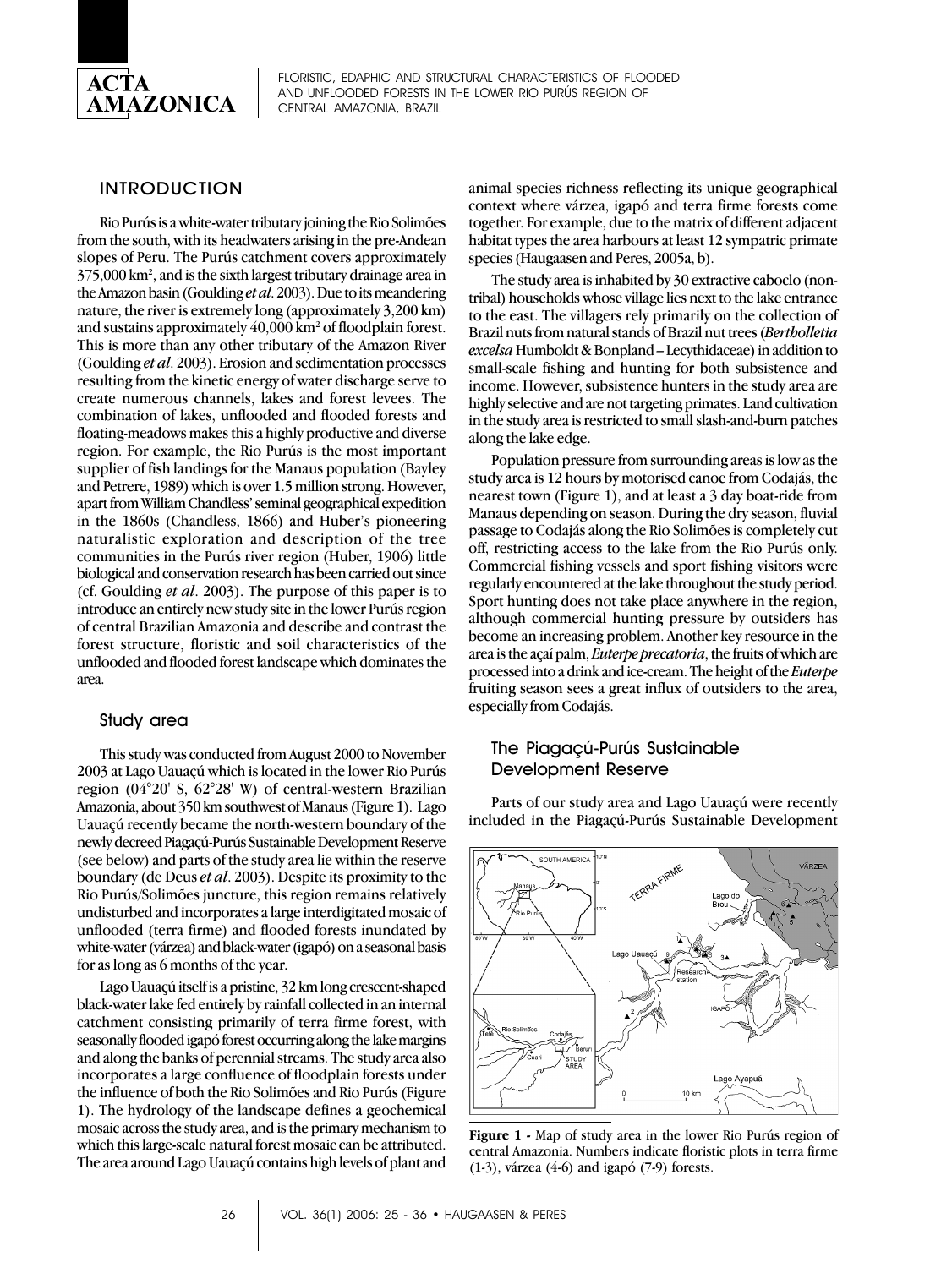

Reserve (de Deus *et al*. 2003). This newly decreed (September 2003) reserve covers 1,008,167 ha and lies within the lower Rio Purús region (4°05' – 5°35' S and 61°73' – 63°35' W). The most obvious borders of the reserve are the Rio Purús in the east and the Abufari Biological Reserve in the south. The reserve incorporates parts of four municipal counties which together have a population of c. 114,000 people, 52,000 of which live in rural dwellings (de Deus *et al*. 2003).

The reserve was established to control fisheries due to the importance of the region to the Manaus fish market, but also due to its relatively pristine status, encompassing key breeding sites for endangered species such as *Podocnemis* turtles and manatees. Sustainable development reserves are a new model of conservation areas pioneered by the State of Amazonas in Brazil, and they focus on combining sustainable use of natural resources with a relatively intact forest cover. This model of reserve design has been built on the apparent success of the Mamirauá and Amanã reserves.

#### Habitat types

Upland terra firme forests are those that are above the maximum flood level of Amazonian rivers and perennial streams. Consequently, these unflooded forests lie on well drained terrain that tends to be heavily leached and nutrientpoor because they have long been deprived of alluvial sediments. Terra firme forest represents the main forest type across the Amazonian forest landscape, accounting for ~95% of the Amazon basin. However, a recent study suggests that this total should be revised to 83% (Hess et al. 2003). Several distinct plant communities can be found embedded within the closed-canopy forest, as indicated by analysis of satellite images (Tuomisto and Ruokolainen, 1994; Tuomisto *et al*. 1995) and floristic compositional variation (Terborgh and Andresen, 1998; ter Steege *et al*. 2000). These results are consistent with further studies suggesting that the high levels of diversity in terra firme forest is a consequence of high habitat heterogeneity derived from different edaphic and ecological conditions (Terborgh 1985; Salo *et al*. 1986; Tuomisto *et al*. 1995), itself a function of a range of historical, geographical and ecological factors (Liu and Colinvaux, 1985; Räsänen *et al*. 1987; Ayres and Clutton-Brock, 1992; Peres *et al*. 1996; Voss and Emmons, 1996; Peres and Janson, 1999). In the present study, however, we consider terra firme forests as a single forest type regardless of the different microhabitats it may include.

Seasonally inundated forests comprise the second major vegetation type in the Amazon. The low-lying topography of the basin and seasonality of rainfall inundate these floodplains for up to six months of the year, and the annual water level fluctuation of the Amazon river and its tributaries can reach 14 m in amplitude (Ferreira, 1997). Although seasonally flooded forests are inundated on a regular basis each year, different flooded forest types can be distinguished on the basis of both hydrochemical (Sioli, 1968) and floristic differences (Prance, 1979).

Floodplain forests along white-water rivers are known as várzea forests and account for the most extensive type of flooded forest in South America, covering approximately 180,000 km<sup>2</sup> of the Amazon basin (Bayley and Petrere, 1989). White-water rivers originate in the geologically young Andes or the pre-Andean regions which are defined by easily erodable landscapes (Räsänen *et al*. 1987), contributing large amounts of nutrient-rich suspended sediments to the rivers. Due to the seasonal influx of nutrients, várzea forests are eutrophic and remain exceptionally productive (Junk and Piedade, 1993). However, despite this elevated productivity, several studies have shown that the floristic and faunal diversity of várzea forest is consistently lower than those of terra firme forest (e.g. Balslev *et al*. 1987; Peres, 1997; Patton *et al*. 2000; Haugaasen and Peres, 2005a, b).

Igapó forests are inundated on a seasonal basis by black- or clear-water that originate in the Amazonian tertiary lowlands and often drain sandy soils with a characteristically low nutrient content. Although less extensive, igapó forests comprise a widespread forest type in Amazonia and may cover an area similar to that of várzea (Kricher, 1997). In this study, igapó forests are defined as those inundated by black-water. Igapó drainages are more nutrient poor than várzea, carry less suspended inorganic elements and contain elevated concentrations of dissolved organic material such as humic and fulvic acids. Igapó forests are therefore oligotrophic and their plant communities consequently tend to support lower levels of species diversity and animal biomass than both terra firme and várzea (Ferreira, 1997).

#### METHODS

#### Data collection

*Climate* – Water level fluctuations were recorded using a 5 m long pole divided into 5 cm sections which was penetrated vertically into the lake bed near the floating research station. Precipitation was recorded using a rain gauge attached to the station and all readings were carried out on a daily or weekly basis.

*Forest structure* – Canopy openness was quantified using a convex spherical densitometer every 50 m, with four readings taken per point (see Lemmon, 1957), along 19,300 m of trails in terra firme, 23,600 m in várzea and 5,000 m in igapó forest. The openness of the understorey was measured using a 2.5 m graduated pole of 4 cm in diameter held vertically 15 m to the side of the transect, which was examined with a pair of binoculars by an observer standing on the transect. Understorey density readings were recorded every 50 m along 14,400 m in terra firme, 14,500 m in várzea and 5,000 m in igapó and correspond to the number of 10-cm pole sections (range: 0 - 25) that were clearly visible. All saplings taller than 30 cm were measured within  $50m^2$  (1 x 50 m) plots, and were categorised into ten different size classes of 1 cm (up to 10 cm dbh). A total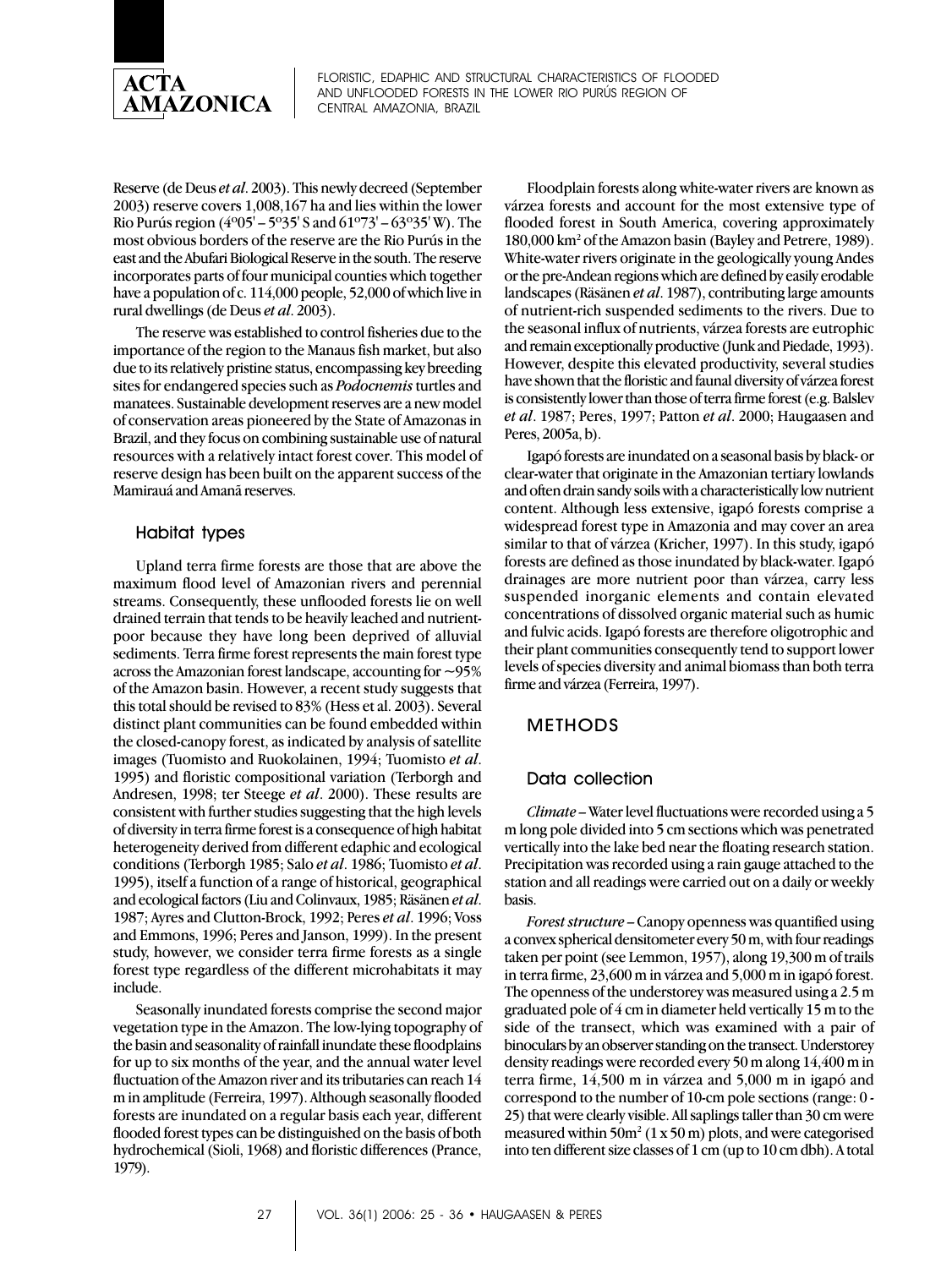

of 6 plots in terra firme, 6 in várzea and 3 in igapó forest were sampled. Forest basal area was calculated as:

$$
\frac{D^2\pi}{4}
$$

where  $D =$  diameter at breast height.

Forest biomass estimates were calculated using an allometric model for aboveground dry biomass (AGDB):

$$
AGDB = (exp 3.323 + (2.546 x (ln (D/100)))) x 600
$$

where  $D =$  diameter at breast height, and the parameters of the model were derived from 319 destructively sampled trees ranging from 5 to 120 cm dbh in an Amazonian terra firme forest located north of Manaus (Santos, 1996).

*Floristics* – A quantitative ecological inventory of all trees and lianas  $\geq 10$  cm dbh (diameter at breast height  $\sim$  1.3 m above ground) was carried out across nine hectares, comprising three 1-ha plots in each forest type. The plot shape was 10 x 1000 m in terra firme and várzea and 20 x 500 m in igapó forest because of the spatial configuration and extent of the latter forest type. Identifications were carried out in the field by a highly experienced herbarium technician from Instituto Nacional de Pesquisas da Amazônia, Manaus (INPA). Due to the use of morphospecies in the identification process, the number of species reported here should be interpreted as conservative estimates of species richness. Peripheral trees straddling the plot boundary were only included in the inventory if the mid-point of their trunks fell within the plot. The dbh of buttressed trees were measured immediately above the buttress. When direct measurement with a dbh-tape was impossible (e.g. sulcate trunks, stranglers or buttresses were too high), the diameter was estimated to the nearest 5 cm. Mean tree density, forest basal area and AGDB reported here are based on results from these plots. We calculated the Family Importance Value (FIV) for each family, which is the sum of the relative density, dominance and diversity of any tree family (Mori *et al*. 1983).

*Soil sampling and analyses* – Soil samples were collected every 50 m on a single randomly chosen transect in terra firme, várzea and igapó forest. Each sample was collected >1 m from the side of the path. Samples were extracted from two depth classes: 0-20 cm and 20-40 cm. In total, 25 samples were collected from each depth class in each forest type, and used to form 5 well-mixed compositional 500 g samples used in the laboratory analyses. All analyses were carried out at the INPA soil laboratory and follow the guidelines provided by EMBRAPA (1999).

*Data analyses* – The difference in mean tree densities between the three forest types was examined using  $\chi^2$  test. Differences in mean forest basal area, AGDB and tree dbh were tested using Kruskall-Wallis tests. One-way ANOVAs with Tukey's

post-hoc test were used to test for differences in other habitat data between the three forest types. Two-way ANOVAs with Tukey's post-hoc tests were used to test for differences in soil granulometry and nutrient concentrations between different forest types and soil depth classes. Rarefaction curves were produced using the computer program EcoSim (Gotelli and Entsminger, 2003), on the basis of 1000 random iterations. These curves used data pooled from all plots in the same forest type, and calculated the expected number of species added per 100 individual trees sampled.

#### RESULTS

#### **Climate**

At Lago Uauaçú, the total annual precipitation for February 2002 – January 2003 was 2664.8 mm. The monthly rainfall showed a pronounced seasonal variation, with July through October being the driest months, and February through June the wettest (Figure 2). These trends were similar in the following year (Figure 2). The wettest and driest months during the period of climatic measurements (Feb. 2002 – Sep. 2003) were March 2002 with 555 mm, and July 2003 with 27 mm respectively (Figure 2).

The seasonal variation in precipitation produced marked fluctuations in the lake water level and surrounding rivers and streams. In 2002, Lago Uauaçú experienced a peak in water level in late June. By early November, the receding water had reached its lowest level, resulting in a water fluctuation exceeding 10.5 m in this particular year. The water level rose more gradually than it receded (Figure 2), and during August – October 2002, the lake water level could recede by as much as 1 m or more per week.



**Figure 2 -** Monthly precipitation and water level fluctuation at Lago Uauaçú from February 2002 to September 2003.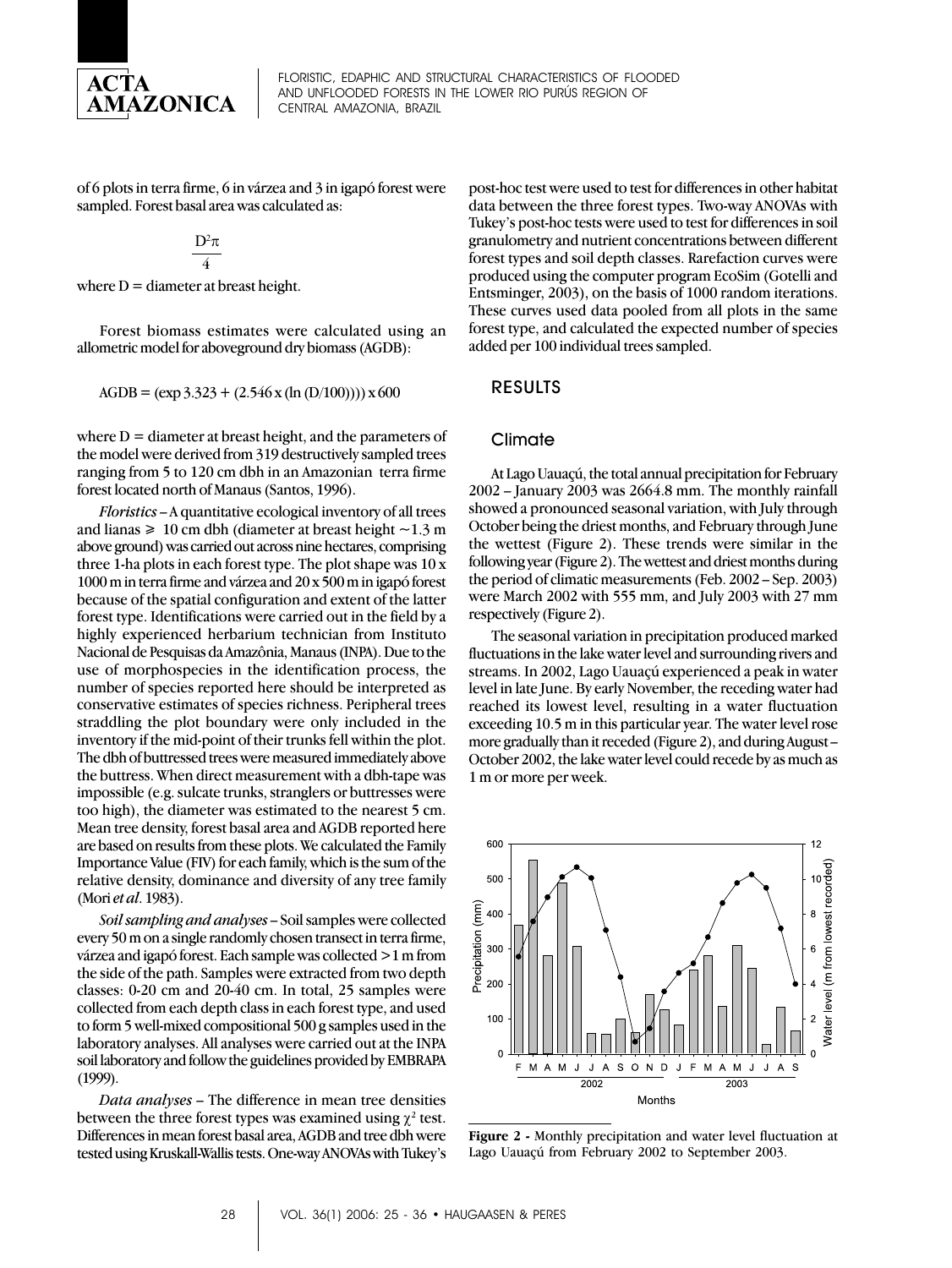

#### Soil analyses

Two-way ANOVAs on soil granulometry and chemical composition showed that there was a significant difference between forest types in all cases except for potassium (K) (F $_{\rm 2,29}$  $= 1.3$ ,  $p = 0.29$ ). Depth was an important factor for coarse and fine sand, Al+H, P, Fe and Zn (Coarse sand,  $F_{2,29} = 52.55$ , p = <0.001; Fine sand,  $F_{2,29} = 15.01$ ,  $p = 0.001$ ; Al+H,  $F_{2,29} =$ 86.04, p = <0.001; P, F<sub>2,29</sub> = 84.33, p = <0.001; Fe, F<sub>2,29</sub> =  $18.18$ ,  $p = < 0.001$ ). Only coarse sand, P and Fe had a significant interaction between forest type and depth (Coarse sand,  $F_{2,29}$ = 29.64, p = <0.001; P, F<sub>2,29</sub> = 42.74, p = <0.001; Fe, F<sub>2,29</sub> 9.39,  $p = 0.001$ . Tukey's post-hoc tests showed significant differences in soil texture between forest types. However, there was no significant difference in the percentage of silt between terra firme and igapó, whereas there was a significant difference between forest types in all other comparisons (Figure 3). The soils were fairly acidic in all forest types, but less so in várzea (Table 1). Várzea contained the highest concentrations of 7 (Ca, Mg, Al, K, Fe, Zn and Mn) out of 9 elements analysed. Similar levels of Ca, Mg, Al, Zn and Mn were found in terra firme and igapó as shown by Tukey's post-hoc tests (Table 1). The highest phosphorus concentrations were found in igapó forest.

#### Forest structure

A total of  $5,411$  trees  $\ge 10$  cm dbh occurred in the nine hectares sampled across all three forest types, yielding a mean density of  $601.2 \pm 34.0$  trees ha<sup>-1</sup> across the landscape. There was no significant difference between the three forest types in terms of mean number of trees, basal area and AGDB per hectare (Table 2). Similarly, the mean dbh of trees found in the three forest types did not differ significantly (Table 2).

The overall abundance of trees was strongly size-dependent and the distributions of dbh size classes in the three forest types showed an inverse J-shaped curve for the tree assemblage as a whole (Figure 4a). Smaller trees between 10 and 30 cm dbh dominated the three forest types, accounting for 83.6%, 81.3%, 84.3% of all trees sampled in terra firme, várzea and igapó, respectively. Only 23 (0.43%) emergent trees in the entire sample reached diameters  $\geq 100$  cm, including 11 in terra firme, nine in várzea and three in igapó (Table 3). Seven of these 11 emergents in terra firme were Brazil nut trees (*Bertholletia excelsa*, Lecythidaceae) (Table 3). Due to the large number of stems in the smaller dbh size classes, most of the contribution to the total tree basal area in all forest types is derived from these categories. However, due to their large

Table 1. Chemical composition of terra firme, várzea and igapó forest soils in two depth categories at Lago Uauaçú, central Amazonia, Brazil. Results are significant at the  $0.05$  level.  $n = 5$  in all cases.

|    |                    |                                               | Terra firme |                |                | Várzea  |         |                | Igapó   |         |                | Forest type Depth     |                |                 |                                           |              | <b>Interaction</b> |
|----|--------------------|-----------------------------------------------|-------------|----------------|----------------|---------|---------|----------------|---------|---------|----------------|-----------------------|----------------|-----------------|-------------------------------------------|--------------|--------------------|
|    | <b>Units</b>       | <b>Sampling</b><br>depth<br>(c <sub>m</sub> ) | Mean SE     |                | $\mathsf{S}^*$ | Mean SE |         | S.             | Mean SE |         | S              | $F_{2,29}$            | p              | $F_{1,29}$ p    |                                           | $F_{2,29}$ P |                    |
| рH |                    | $0 - 20$                                      | 4.22        | 0.01           | $\mathbf{1}$   | 5.01    | 0.08    | 3              | 4.6     | 0.09    | $\overline{2}$ | 65.78                 | $< 0.001$ 3.59 |                 | 0.07                                      | 0.32         | 0.727              |
|    |                    | $20 - 40$                                     | 4.38        | 0.01           |                | 5.1     | 0.1     |                | 4.65    | 0.04    |                |                       |                |                 |                                           |              |                    |
| Ca | cmolc/kg 0-20      |                                               | 0.13        | 0.02           | $\overline{1}$ | 7.17    | 1.02    | $\overline{2}$ | 0.14    | 0.02    | $\mathbf{1}$   | $114.07$ < 0.001 0.05 |                |                 | 0.82                                      | 0.04         | 0.961              |
|    |                    | $20 - 40$                                     | 0.14        | 0.02           |                | 6.9     | 0.79    |                | 0.1     | 0.004   |                |                       |                |                 |                                           |              |                    |
| Mg | cmolc/kg 0-20      |                                               | 0.16        | 0.03           | 1              | 2.57    | 0.71    | $\overline{2}$ | 0.11    | 0.01    | $\mathbf{1}$   | 23.34                 | $< 0.001$ 0.01 |                 | 0.908 0.07                                |              | 0.936              |
|    |                    | $20 - 40$                                     | 0.13        | 0.02           |                | 2.79    | 0.79    |                | 0.04    | 0.002   |                |                       |                |                 |                                           |              |                    |
|    | Al+H cmolc/kg 0-20 |                                               | 10.88       | 0.01           | 3              | 9.1     | 0.29    | 2              | 8.08    | 0.27    | $\mathbf{1}$   | 97.77                 |                | $< 0.001$ 86.04 | $< 0.001$ 3.22                            |              | 0.058              |
|    |                    | $20 - 40$                                     | 9.38        | 0.24           |                | 7.73    | 0.31    |                | 5.62    | 0.15    |                |                       |                |                 |                                           |              |                    |
| Al | cmolc/kg 0-20      |                                               | 4.75        | 0.08           | 1,2            | 5.34    | 1.22    | $\overline{2}$ | 3.28    | 0.17    | $\mathbf{1}$   | 5.14                  | $< 0.014$ 1.58 |                 | 0.221                                     | 0.28         | 0.973              |
|    |                    | $20 - 40$                                     | 4.1         | 0.09           |                | 4.57    | 0.86    |                | 2.8     | 0.12    |                |                       |                |                 |                                           |              |                    |
| P  | mg/kg              | $0 - 20$                                      | 0.8         | 0.02           | $\overline{1}$ | 1.17    | 0.05    | $\overline{2}$ | 2.2     | 0.05    | 3              | 44.28                 |                |                 | $< 0.001$ 84.33 $< 0.001$ 42.74 $< 0.001$ |              |                    |
|    |                    | $20 - 40$                                     | 0.69        | 0.05           |                | 0.95    | 0.07    |                | 0.77    | 0.16    |                |                       |                |                 |                                           |              |                    |
| K  | mg/kg              | $0 - 20$                                      | 70.1        | $28.7 \quad 1$ |                | 154.69  | 84.2    | $\mathbf{1}$   | 59.7    | 2.8     | 1              | 1.3                   | 0.29           | 1.45            | $0.241$ $0.77$                            |              | 0.473              |
|    |                    | $20 - 40$                                     | 36.7        | 10.37          |                | 67.7    | 4.6     |                | 67.5    | 26.81   |                |                       |                |                 |                                           |              |                    |
| Fe | mg/kg              | $0 - 20$                                      | 774.6       | 21.56 2        |                | 895.8   | 52.66 3 |                | 418.8   | 18.06 1 |                | 34.9                  |                | $< 0.001$ 18.18 | $< 0.001$ 9.39                            |              | 0.001              |
|    |                    | $20 - 40$                                     | 530         | 65.41          |                | 663.2   | 31.35   |                | 479.4   | 26.87   |                |                       |                |                 |                                           |              |                    |
| Zn | mg/kg              | $0 - 20$                                      | 10.2        | $0.24$ 1       |                | 44.4    | 1.75    | 2              | 10.4    | 0.51    | $\mathbf{1}$   | 913.86 < 0.001 6.77   |                |                 | 0.016 1.38                                |              | 0.272              |
|    |                    | $20 - 40$                                     | 9           | 0.58           |                | 43.4    | 1.08    |                | 6.6     | 0.66    |                |                       |                |                 |                                           |              |                    |
| Mn | mg/kg              | $0 - 20$                                      | 49.7        | 24.6           | 1              | 163.1   | 9.98    | 2              | 40.5    | 0.51    | 1              | 26.78                 | $< 0.001$ 3.29 |                 | 0.082 2.56                                |              | 0.099              |
|    |                    | $20 - 40$                                     | 77.3        | 55.7           |                | 267.9   | 21.4    |                | 26.5    | 0.51    |                |                       |                |                 |                                           |              |                    |

\* S = subsets from Tukey`s Post-hoc test. Subsets correspond to both depth categories combined.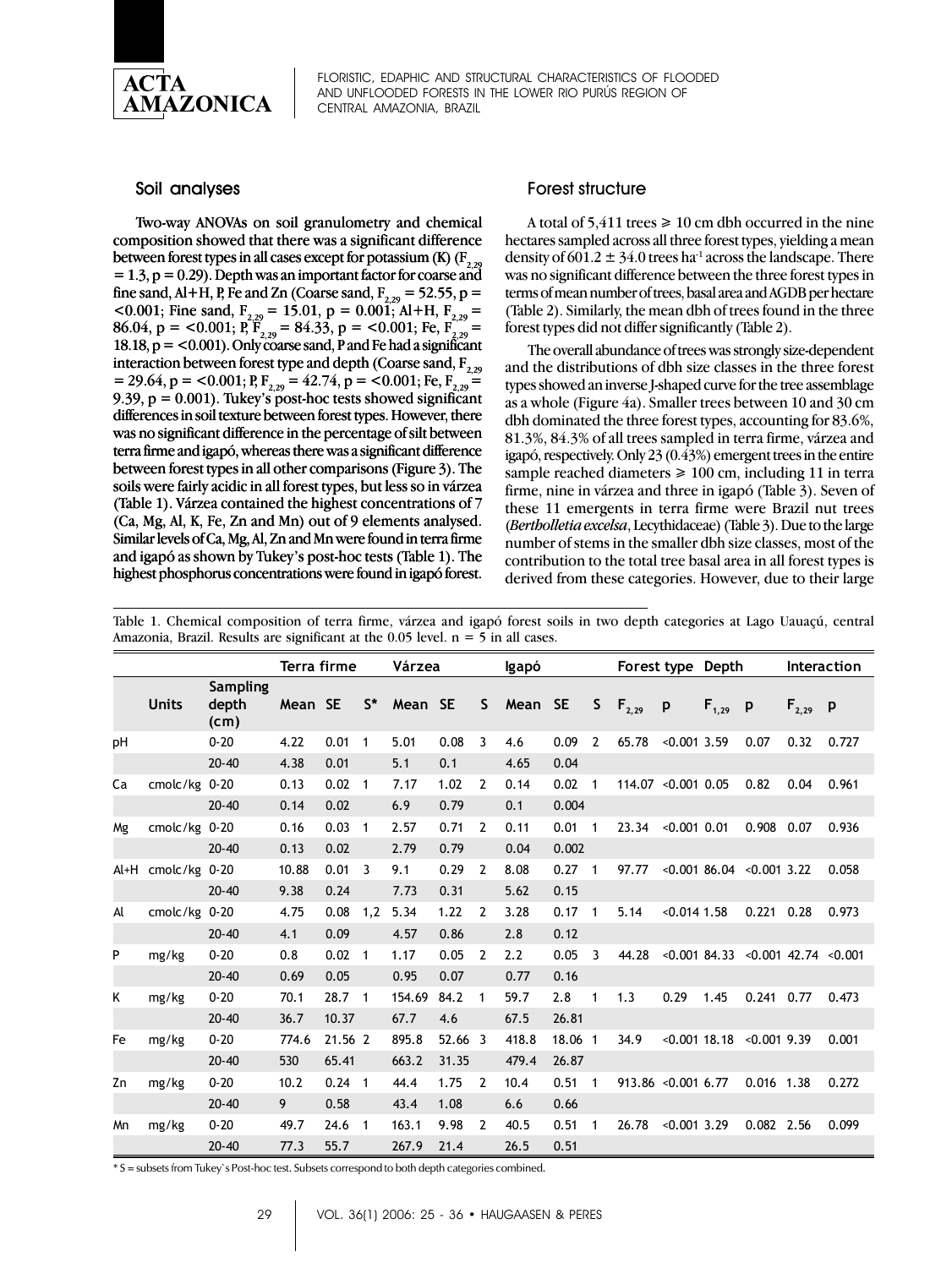

sizes, trees  $\geq 100$  cm dbh account for a large proportion of basal area despite their low numerical abundance (Figure 4b). This is even more pronounced when the total biomass is classed by tree dbh (Figure 4c). These trees make up 27.5%, 21.1% and 5.2% of the biomass in terra firme, várzea and igapó forest, respectively.

A total of 959 spherical densitometer readings were recorded in the three forest types. Tukey's post-hoc tests showed that there was no significant difference in canopy openness between terra firme and várzea forest, whereas the igapó forest canopy was significantly more open (Table 2).

A total of 677 understorey density readings were recorded



**Figure 3 -** Soil granulometry profiles of two depth classes at Lago Uauaçú, central Amazonia, Brazil. Numbers indicate subsets as distinguished by Tukey's post-hoc comparisons.

in the three forest types. Significant differences were found between the forest types ( $p < 0.001$ ), and no habitat belonged to the same subset as distinguished by Tukey's post-hoc comparisons (Table 2). The terra firme understorey was much denser than that of várzea forest, whereas the igapó understorey was the most open of the three forest types, despite a more open canopy. This largely reflects the number of established tree saplings found in each habitat as terra firme forest contained significantly greater densities of saplings than either várzea or igapó forest (p = 0.005; Table 2). Várzea and igapó were not significantly different from each other.

#### Floristic diversity

Tree assemblages in terra firme forest were the most species-rich, whereas those in várzea were intermediate with igapó being the most species-poor (Figure 5). The slope of the rarefaction curves in all forest types typically declined as sample sizes increased, but did not approach an asymptote (Figure 6). It is clear, however, that very few species were added to the igapó sample beyond 1,000 individuals inventoried, and after sampling three hectares (2,049 trees) the curve for this forest type appeared to approach an asymptote. New species were still being added to the terra firme and várzea samples after the survey of three hectares (Figure 6). These curves also clearly indicate that terra firme forest was the most diverse, whereas várzea forest had intermediate levels of tree species diversity. Igapó was the most species-poor of all forest types.

In terms of the family importance value (FIV), the Lecythidaceae was the most dominant tree family in terra firme forest, whereas the Euphorbiaceae was the most important family in várzea and igapó forests (Table 4). The dominance of Lecythidaceae in terra firme is a reflection of the large sizes attained by some species in this family, such as *Bertholletia excelsa* and *Cariniana* cf. *micrantha* (Table 3). Although size is also important in várzea, the dominance of Euphorbiaceae in várzea and igapó forest primarily reflects the large number of individuals and species belonging to this family.

|                                    | Terra firme        |       |     | Várzea            |                  |     | <b>Igapó</b>      |                  |      |        |                |         |
|------------------------------------|--------------------|-------|-----|-------------------|------------------|-----|-------------------|------------------|------|--------|----------------|---------|
|                                    | Mean $(\pm 5.E)$   |       | n   |                   | Mean $(\pm$ S.E) | n   |                   | Mean $(\pm 5.E)$ | n    | $X^2$  | d.f.           | P       |
| No. of trees per hectare           | 605.3              | 67    | 3   | 515.3             | 33.6             | 3   | 683               | 35.3             | 3    | 4.356  | 2              | 0.113   |
| Basal area per hectare             | 32.6               | 7     | 3   | 29.6              | 2                | 3   | 31.4              | 2.1              | 3    | 1.067  | $\overline{2}$ | 0.587   |
| Biomass per hectare                | 457.8              | 149.3 | 3   | 417.1             | 39.9             | 3   | 387.8             | 38.8             | 3    | 0.356  | - 2            | 0.837   |
| Tree diameter (dbh)                | 21.7               | 0.3   |     | 1816 22.1         | 0.4              |     | 1546 20.7         | 0.3              | 2049 | 5.107  | $\overline{2}$ | 0.078   |
| Other habitat data                 |                    |       |     |                   |                  |     |                   |                  |      | F      |                |         |
| No. of saplings                    | 131.2 <sup>2</sup> | 15.6  | 6   | 75.2 <sup>1</sup> | 8.5              | 6   | 55.7 <sup>1</sup> | 10.7             | 3    | 8.74   | 2.12           | 0.005   |
| Canopy openness %                  | 24.6 <sup>1</sup>  | 0.5   | 387 | 23.5 <sup>1</sup> | 0.5              | 472 | $32.1^2$          | 1.3              | 100  | 26.28  | 2,956          | < 0.001 |
| Understorey vegetation<br>openness | 5.5 <sup>1</sup>   | 0.2   | 287 | 12.9 <sup>2</sup> | 0.4              | 290 | 21.7 <sup>3</sup> | 0.4              | 100  | 363.14 | 2.674          | < 0.001 |

**Table 2 -** Habitat data from terra firme, várzea and igapó forest at Lago Uauaçú, central Amazonia, Brazil.

1,2,3 Subsets from Tukey`s Post Hoc test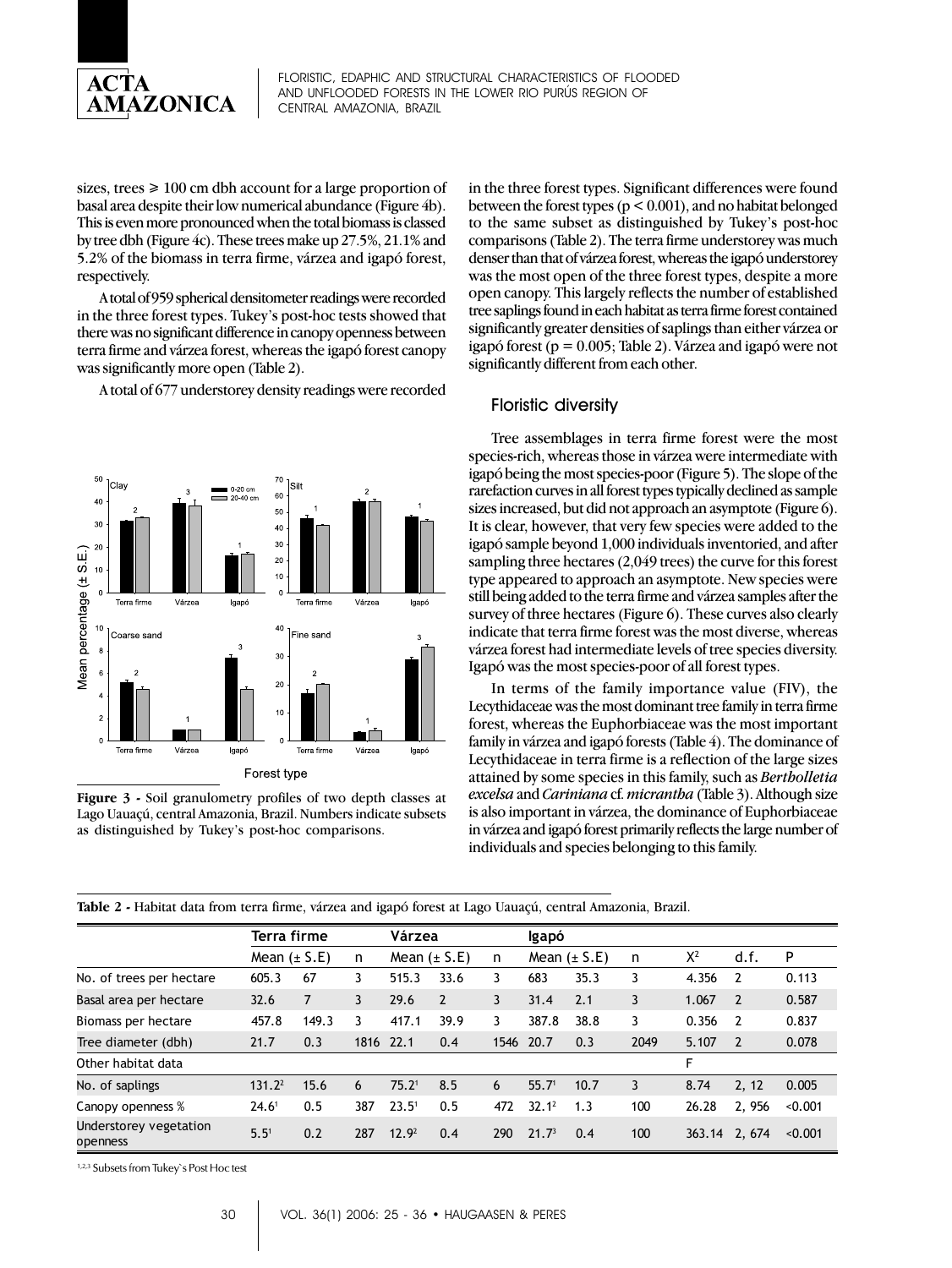







**Figure 5 -** Total number of individuals, species, genera and families in terra firme, várzea and igapó forests on a natural-log scale. \* indicates a significant difference between forest types at the 0.05 level (Individuals,  $\chi^2 = 70.26$ , d.f = 2, p = <0.001; Species,  $\chi^2 = 75.32$ , d.f = 2, p = <0.001; Genera,  $\chi^2 = 21.37$ , d.f.  $= 2$ ,  $p = <0.001$ ).



**Figure 6 -** Number of species accumulated per 100 individuals in terra firme, várzea and igapó forest samples, aggregating all plots within the same forest type.

## **DISCUSSION**

### **Climate**

The pattern of precipitation at Lago Uauaçú is similar to that of other parts of central Amazonia with 3-4 months of the year receiving less than 100 mm of rain and 3-4 months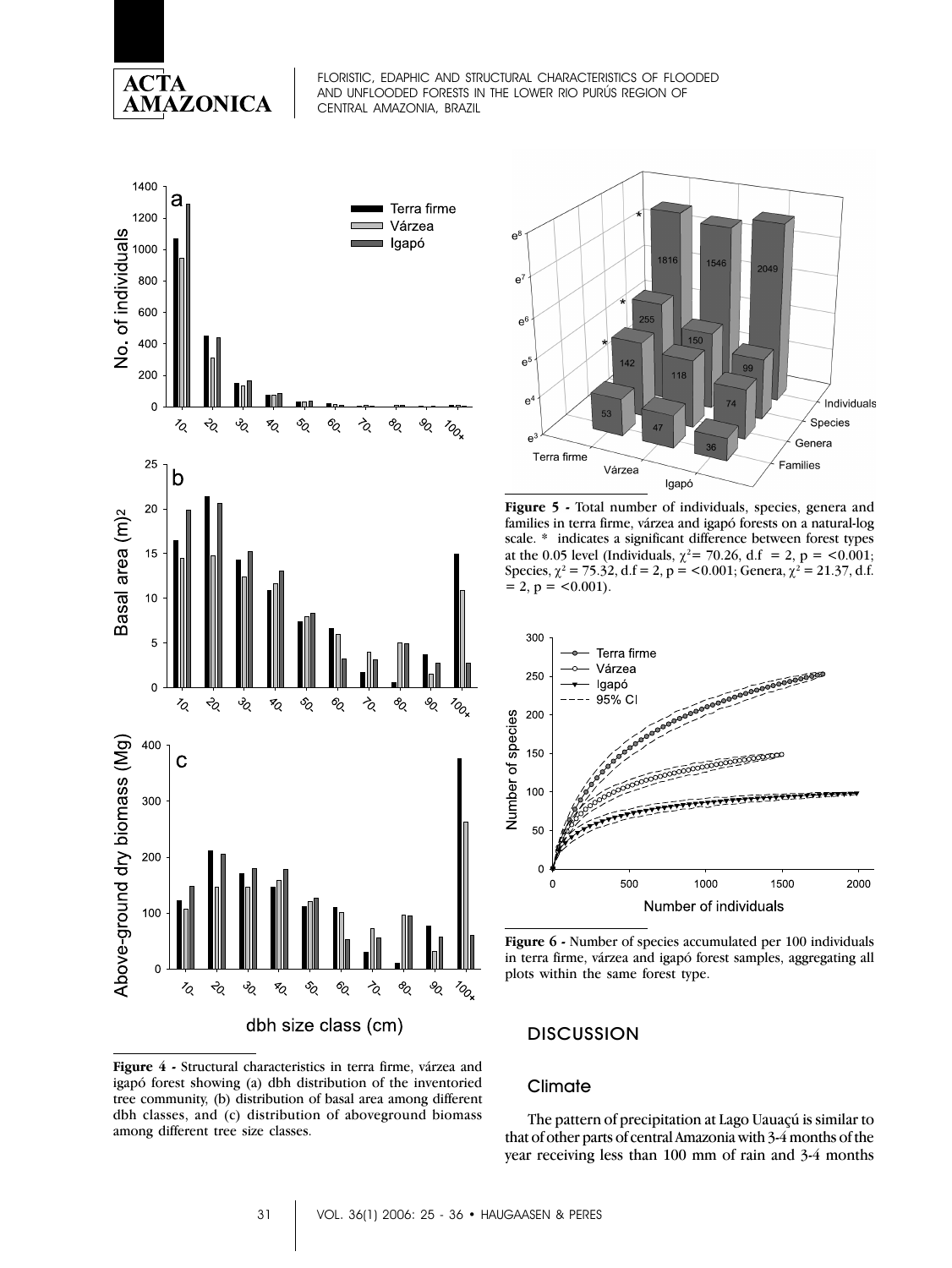

experiencing heavy rainfall. However, hydrological deficit in the plant community rarely takes place even in terra firme forest as the cumulative monthly rainfall fell below 50 mm only once in 20 months. The total annual precipitation is very similar to the annual mean recorded at Reserva Ducke, 30 km north of Manaus (2401 ± 328 mm; Junk and Krambeck, 2000). However, water levels along the Rio Solimões can rise up to 14 m in comparison to the 10.5 m water level fluctuation at Lago Uauaçú in 2002 (Ferreira, 1997). In 2002, the water level did not recede as much as in previous years and larger fluctuations could be expected in subsequent years.

#### Soils

It is a general agreement that várzea forest soils contain much higher concentrations of soil macronutrients important to plants (N, P, K, Na, Ca and Mg) than those of igapó and terra

firme forest (Irion, 1978; Sombroek, 1984; Furch and Klinge, 1989; Furch, 1997, 2000). This conclusion is entirely consistent with findings reported in this study. The nutrient-rich alluvial sediments carried by white-water rivers resulting from the Andean outwash and deposited annually onto várzea forests are solely responsible for this sustained fertility. The transport of high sediment loads in white-water rivers also explains the high percentage of silt and clay in the várzea soil samples. In contrast, terra firme and igapó forest remain nutrient poor due to the lack of such seasonal influx. In a recent study, Furch (2000) also found some similarities between terra firme and igapó, but that terra firme had lower concentrations of most elements. The igapó and adjacent terra firme forest had elevated amounts of sand in soil samples due to the lack of sediment influxes. However, the high percentage of silt in the igapó sample suggests rare surface runoff of alluvial deposits across plateau areas which may have been historically determined by

**Table 3 -** Species and dbh of large trees in three hectares of terra firme, várzea and igapó forest at Lago Uauaçú, central Amazonia, Brazil.

| Terra firme             |       | Várzea              | Igapó |                       |       |
|-------------------------|-------|---------------------|-------|-----------------------|-------|
| <b>Species</b>          | dbh   | <b>Species</b>      | dbh   | <b>Species</b>        | dbh   |
| Bertholletia excelsa    | 181.5 | Piranhea trifoliata | 150.5 | Hydrochorea sp.       | 113.2 |
| Bertholletia excelsa    | 159.2 | Ficus sp.           | 144.4 | Piranhea trifoliata   | 110.0 |
| Dinizia excelsa         | 140.1 | Piranhea trifoliata | 140.5 | Naucleopsis caloneura | 100.0 |
| Bertholletia excelsa    | 139.2 | Buchenavia sp.      | 130.0 |                       |       |
| Bertholletia excelsa    | 136.0 | Pterocarpus sp.     | 125.5 |                       |       |
| Bertholletia excelsa    | 127.4 | Piranhea trifoliata | 110.5 |                       |       |
| Luehea sp.              | 114.6 | Piranhea trifoliata | 102.0 |                       |       |
| Bertholletia excelsa    | 114.6 | Piranhea trifoliata | 100.5 |                       |       |
| Cariniana cf. micrantha | 105.1 | Hura crepitans      | 100.0 |                       |       |
| Bertholletia excelsa    | 104.1 |                     |       |                       |       |
| Cariniana cf. micrantha | 101.3 |                     |       |                       |       |

**Table 4 -** The ten most important families, listed in descending order of family importance value (FIV), in 3 hectares of terra firme, várzea and igapó forest at Lago Uauaçú, central Amazonia, Brazil.

| Terra firme      |            | Várzea           |            | Igapó            |            |  |  |
|------------------|------------|------------------|------------|------------------|------------|--|--|
| Family           | <b>FIV</b> | Family           | <b>FIV</b> | Family           | <b>FIV</b> |  |  |
| Lecythidaceae    | 66.4       | Euphorbiaceae    | 80.6       | Euphorbiaceae    | 75.1       |  |  |
| Chrysobalanaceae | 37.4       | Fabaceae         | 37.2       | Fabaceae         | 45.1       |  |  |
| Sapotaceae       | 27.3       | Lecythidaceae    | 24.6       | Caesalpiniaceae  | 34.0       |  |  |
| Moraceae         | 26.3       | Annonaceae       | 23.9       | Sapotaceae       | 32.5       |  |  |
| Fabaceae         | 22.1       | Sapotaceae       | 19.4       | Chrysobalanaceae | 22.0       |  |  |
| Arecaceae        | 22.0       | Myrtaceae        | 18.5       | Moraceae         | 20.9       |  |  |
| Myristicaceae    | 21.5       | Caesalpiniaceae  | 18.3       | Annonaceae       | 19.6       |  |  |
| Mimosaceae       | 18.9       | Moraceae         | 18.0       | Lecythidaceae    | 19.4       |  |  |
| Burseraceae      | 16.0       | Chrysobalanaceae | 16.4       | Mimosaceae       | 17.6       |  |  |
| Annonaceae       | 14.8       | Mimosaceae       | 14.8       | Myrtaceae        | 17.3       |  |  |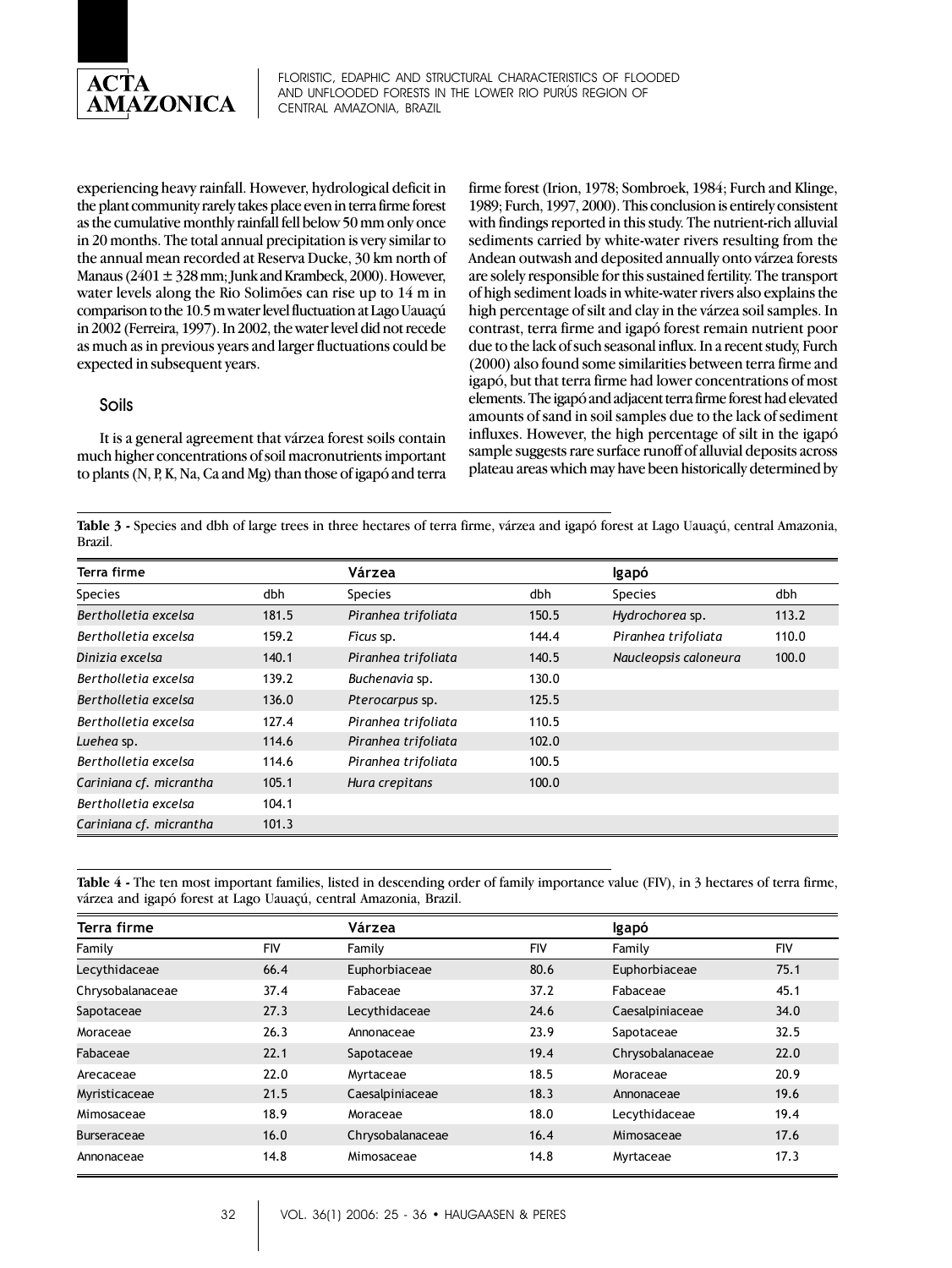

extreme events of white-water inundation. The likelihood of white-water inundation events remains a strong possibility due to the location of the study site, situated between the junctures of large tracts of várzea forests along the Rio Solimões and Rio Purús.

#### Forest structure

The inverse J-shape curve of the dbh distribution in the three forest types is typical of other Neotropical forest sites (Ayres, 1986; Ferreira and Prance, 1998a; Campbell, 1989; Amaral, 1996; Lima Filho *et al*. 2001). Similarly, the high proportion of trees <30 cm dbh is similar to observations made from elsewhere in the Amazon (Boom, 1986; Milliken 1998). The mean basal area of terra firme forest (32.6 m²) is almost identical to samples from elsewhere in central Amazonia (Peres, 1991; Milliken, 1998), and identical to one hectare of várzea forest sampled on the lower Japurá river (Ayres, 1986). The mean várzea forest basal area observed in this study was therefore also comparable to that of Ayres (1986) for the Mamirauá Reserve. Likewise, basal area estimates obtained in igapó forest at Lago Uauaçú were comparable to other floristic inventories in black-water floodplains in the Rio Negro basin (Jaú National Park: Ferreira, 1997).

The canopy was more open in igapó than in terra firme forest. Light conditions have been shown to have positive effect on forest regeneration (Haugaasen *et al*. 2003), indicating that light availability is not a limiting factor for tree regeneration in igapó. Canopy openness was similar between terra firme and várzea, whereas understorey density and sapling density was significantly lower in várzea, suggesting that light limitation is an unlikely cause of this contrast. The lack of support for light as a limiting factor suggests that an alternative mechanism is responsible for the open understorey and smaller number of saplings in both igapó and várzea. Indeed, flooding seems to be the most limiting factor influencing sapling species distribution and establishment (Klinge *et al*. 1995; Wittmann and Junk, 2003), which is strongly related to the height and the duration of the annual inundation event (Wittmann and Junk, 2003). This may be a result of physiological stress due to highly anoxic conditions as well as physical flood disturbance. The annual flooding event may impose temporary oxygen stress on roots, and is likely to hamper photosynthesis, particularly in smaller plants (Parolin, 2001). Saplings and seedlings may therefore experience high levels of mortality during inundation events.

#### **Floristics**

The terra firme forest matrix at Lago Uauaçú had a much higher diversity of tree morphospecies than those of várzea and igapó. This result is in agreement with patterns found in other studies where both várzea and igapó forest exhibited relatively impoverished floras compared to that of terra firme (Ayres, 1986; Black *et al*. 1950; Campbell *et al*. 1986; Ferreira,

1997; Ferreira and Prance 1998b; Prance, 1979, 1987; ter Steege *et al*. 2000).

The floristic composition at the family level in the three forest types also resembles that found elsewhere in Amazonia. The Lecythidaceae is typically the most important family in central Amazonian terra firme forests (Peres, 1991; Amaral, 1996; Lima Filho et al. 2001; Prance *et al*. 1976) and Euphorbiaceae and Leguminosae *sensu lato* (Caesalpiniaceae, Fabaceae and Mimosaceae) are frequently found to be dominant in várzea and igapó (Ayres 1986, 1993; Keel and Prance, 1979; Ferreira, 1997). Additionally, inspection of rarefaction curves suggest that the total area of 3 ha sampled in each forest type was probably insufficient to estimate the true number of species for terra firme and várzea forest at our study site. However, the rate of species accumulation in the igapó sample was considerably lower than in the other forest types and appears to approach an asymptote – suggesting that three hectares may be an adequate sample size for sampling tree species richness in igapó forest.

#### **CONCLUSION**

In conclusion, the Lago Uauaçú region portrays a natural forest mosaic typical of central Amazonia in terms of climatic and edaphic constraints, forest structure and floristic characteristics. However, the combination of the three adjacent forest types greatly contributes to the landscape heterogeneity and high conservation value of this area. Our results indicate that the Lago Uauaçú region represents a unique system in which to study landscape-scale processes and interactions which have been largely overlooked by ecological research and conservation planning in tropical forests.

#### ACKNOWLEDGEMENTS

This study was supported by small grants from the Wildlife Conservation Society, WWF-US and the Amazon Conservation Team (ACT). Logistical help was provided by the Amazon Association for the Preservation of Areas of High Biodiversity (AAP). Special thanks to Joanne M. Tuck, Marilene, Edivar, Zé, and Evineu for their help in the field, to Sr. José Lima for carrying out the tree identifications and to Dr Newton Falcão for performing the soil analysis. P. Judge prepared Figure 1.

## LITERATURE CITED

- Amaral, I.L. 1996. *Diversidade florística em floresta terra firme, na região do Rio Urucu - AM*. Master's thesis, Instituto Nacional de Pesquisas da Amazônia, Universidade do Amazonas, Manaus. 104p.
- Ayres, J.M. 1986. *Uakaris and Amazonian flooded forest*. PhD thesis, University of Cambridge, Cambridge. 338p.
- Ayres, J.M. 1993. *As matas de várzea do Mamirauá*. Sociedade Civil Mamirauá, Belém, 96p.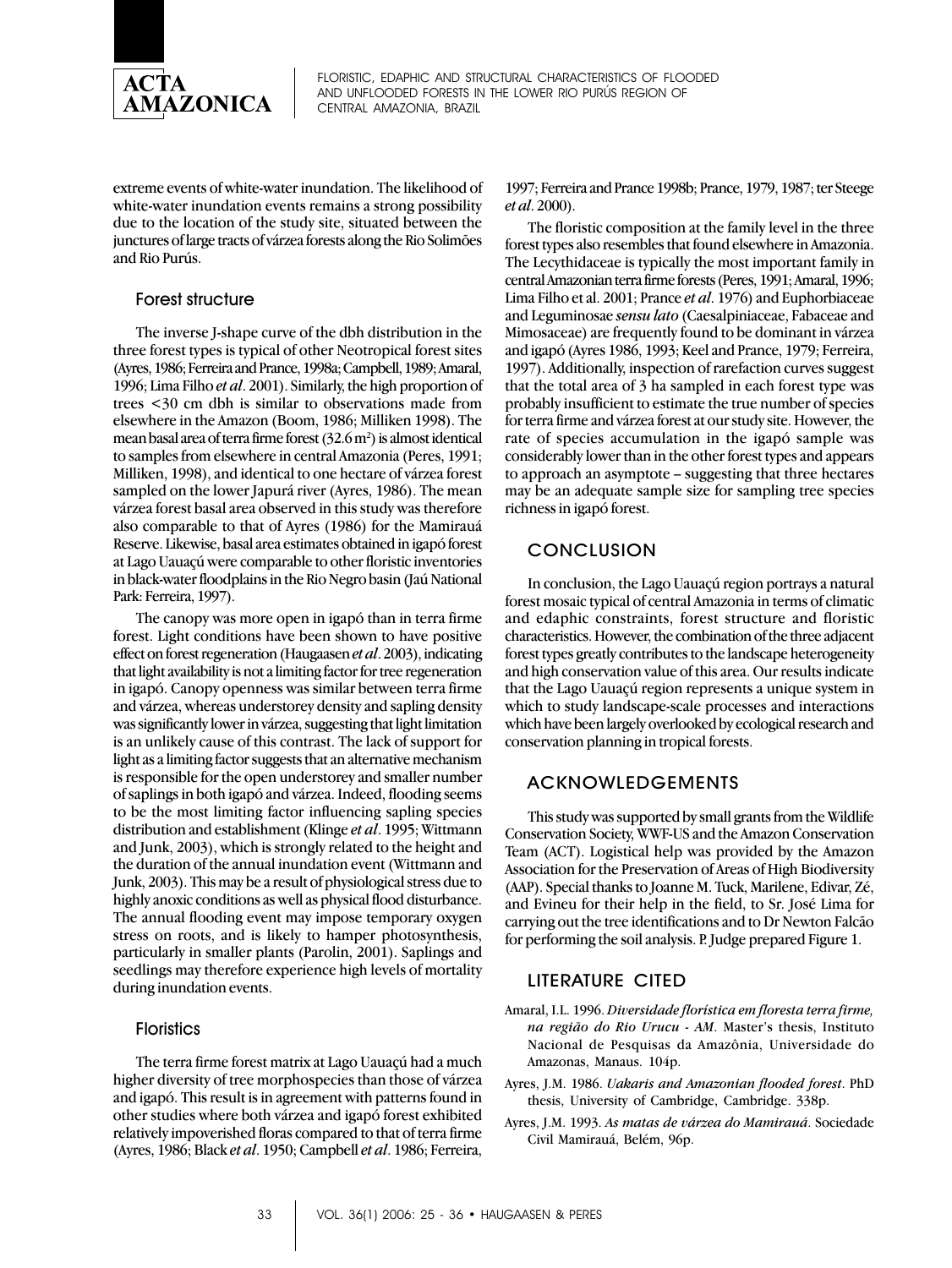

- Ayres, J.M.; Clutton-Brock, T.H. 1992. River boundaries and species range size in Amazonian primates. *American Naturalist*, 140(3):531-537.
- Balslev, H.; Luteyn, J.; Øllgard, B.; Holm-Nielsen, L.B. 1987. Composition and structure of adjacent unflooded and floodplain forest in Amazonian Ecuador. *Opera Botanica*, 92:37-57.
- Bayley, P.N.; Petrere, M. 1989. Amazon fisheries: assessment methods, current status and management options. *Special publications of the Canadian Journal of Fisheries and Aquatic Sciences*, 106:385-398.
- Black, G.A.; Dobzhansky, T.H.; Pavan, C. 1950. Some attempts to estimate species diversity and population density of trees in Amazonian forests. *Botanical Gazette*, 111:413- 425.
- Boom, B.M. 1986. A forest inventory in Amazonian Bolivia. *Biotropica*, 18(4):287-294.
- Campbell, D.G. 1989. Brazilian Amazon. *In*: Campbell, D.G.; Hammond, H.D. (Eds). *Floristic Inventory of Tropical Countries*. New York Botanical Garden, New York. p. 523- 533.
- Campbell, D.G.; Daly, D.C.; Prance, G.T.; Maciel, U.N. 1986. Quantitative ecological inventory of terra-firme and várzea tropical forest on the Rio-Xingú, Brazilian Amazon. *Brittonia*, 38(4):369-393.
- Chandless, W. 1866. Ascent of the River Purús. *Journal of the Royal Geographical Society.* 36:86-118.
- de Deus, C.P.; da Silveira, R.; Py-Daniel, L.H.R. 2003. *Piagacu-Purús: Bases científicas para criação de uma reserva de desenvolvimento sustentável*. Instituto de Desenvolvimento Sustentável Mamirauá, Manaus. 83p.
- EMBRAPA. 1999. *Manual de análises químicas de solos, plantas e fertilizantes*. EMBRAPA, Brasília. 370p.
- Ferreira, L.V. 1997. Effects of the duration of flooding on species richness and floristic composition in three hectares in the Jau National Park in floodplain forests in central Amazonia. *Biodiversity and Conservation*, 6(10):1353-1363.
- Ferreira, L.V.; Prance, G.T. 1998a. Species richness and floristic composition in four hectares in the Jaú National Park in upland forests in Central Amazonia. *Biodiversity and Conservation*, 7(10):1349-1364.
- Ferreira, L.V.; Prance, G.T. 1998b. Structure and species richness of low-diversity floodplain forest on the Rio Tapajós, Eastern Amazonia, Brazil. *Biodiversity and Conservation*, 7(5):585- 596.
- Furch, K. 1997. Chemistry of várzea and igapó soils and nutrient inventory of their floodplain forests. *In*: Junk, W.J. (Ed). *The Central Amazon Floodplain: Ecology of a pulsing system*. Springer-Verlag, Berlin. p. 47-67.
- Furch, K. 2000. Chemistry and bioelement inventory of contrasting Amazonian forest soils. *In*: Junk, W.J.; Ohly, J.J.; Piedade, M.T.F.; Soares, M.G.M. (Eds). *The Central Amazonian Floodplain: Actual use and options for a*

*sustainable management*. Backhuys Publishers, Leiden. p. 109-128.

- Furch, K.; Klinge, H. 1989. Chemical relationship between vegetation, soil and water in contrasting inundation areas of Amazonia. *In*: Proctor, J. (Ed). *Mineral nutrients in tropical forest and savanna ecosystems*. Blackwell, Oxford. p. 189-204.
- Gotelli, N.J.; Entsminger, G.L. 2003. *EcoSim: Null models software for ecology*. Version 7. Burlington, VT 05465: Acquired Intelligence Inc. & Kesey-Bear.
- Goulding, M.; Barthem, R.; Ferreira, E.J.G. 2003. *The Smithsonian Atlas of the Amazon*. Smithsonian Institution Press, Washington D.C. 256p.
- Haugaasen, T.; Barlow, J.; Peres, C.A. 2003. Surface wildfires in central Amazonia: Short-term impact on forest structure and carbon loss. *Forest Ecology and Management*, 179(1- 3):321-331.
- Haugaasen, T.; Peres, C.A. 2005a. Mammal assemblage structure in Amazonian flooded and unflooded forests. *Journal of Tropical Ecology* 21(2):133-145.
- Haugaasen, T.; Peres, C.A. 2005b. Primate assemblage structure in Amazonian flooded and unflooded forests. *American Journal of Primatology* 67:243-258.
- Hess, L.L.; Melack, J.M.; Novo, E.; Barbosa, C.C.F.; Gastil, M. 2003. Dual-season mapping of wetland inundation and vegetation for the central Amazon basin. *Remote Sensing of Environment* 87:404-428.
- Huber, J. 1906. La vegetation de la valee Rio Purus. *Bulletin de L'Herbier Boissier*, 4:249-289.
- Irion, G. 1978. Soil infertility in the Amazonian rain forest. *Naturwissenschaften*, 65:515-519.
- Junk, W.J.; Krambeck, H.-J. 2000. Climate and hydrology. *In*: Junk, W.J.; Ohly, J.J.; Piedade, M.T.F.; Soares, M.G.M. (Eds). *The Central Amazonian Floodplain: Actual use and options for a sustainable management*. Backhuys Publishers, Leiden. p. 95-108.
- Junk, W.J.; Piedade, M.T.F. 1993. Herbaceous plants of the flood plain near Manaus: species diversity and adaptations to the flood pulse. *Amazoniana*, 12:467-484.
- Keel, S.H.; Prance, G.T. 1979. Studies of the vegetation of a white-sand black-water igapó (Rio Negro, Brazil). *Acta Amazonica*, 9:645-655.
- Klinge, H.; Adis, J.; Worbes, M. 1995. The vegetation of a seasonal várzea in the lower Solimões river, Brazilian Amazon. *Acta Amazonica*, 25:201-220.
- Kricher, J. 1997. *A Neotropical companion: an introduction to the animals, plants and ecosystems of the New World tropics*. Princeton University Press, Princeton. 504p.
- Lemmon, P.E. 1957. A new instrument for measuring forest overstory density. *Journal of Forestry*, 55(9):667-668.
- Lima Filho, D.A.; Matos, F.D.A.; Amaral, L.; Revilla, J.D.; Coelho, L.S.; Ramos, J.F.; Santos, J.L. 2001. Inventário florístico de